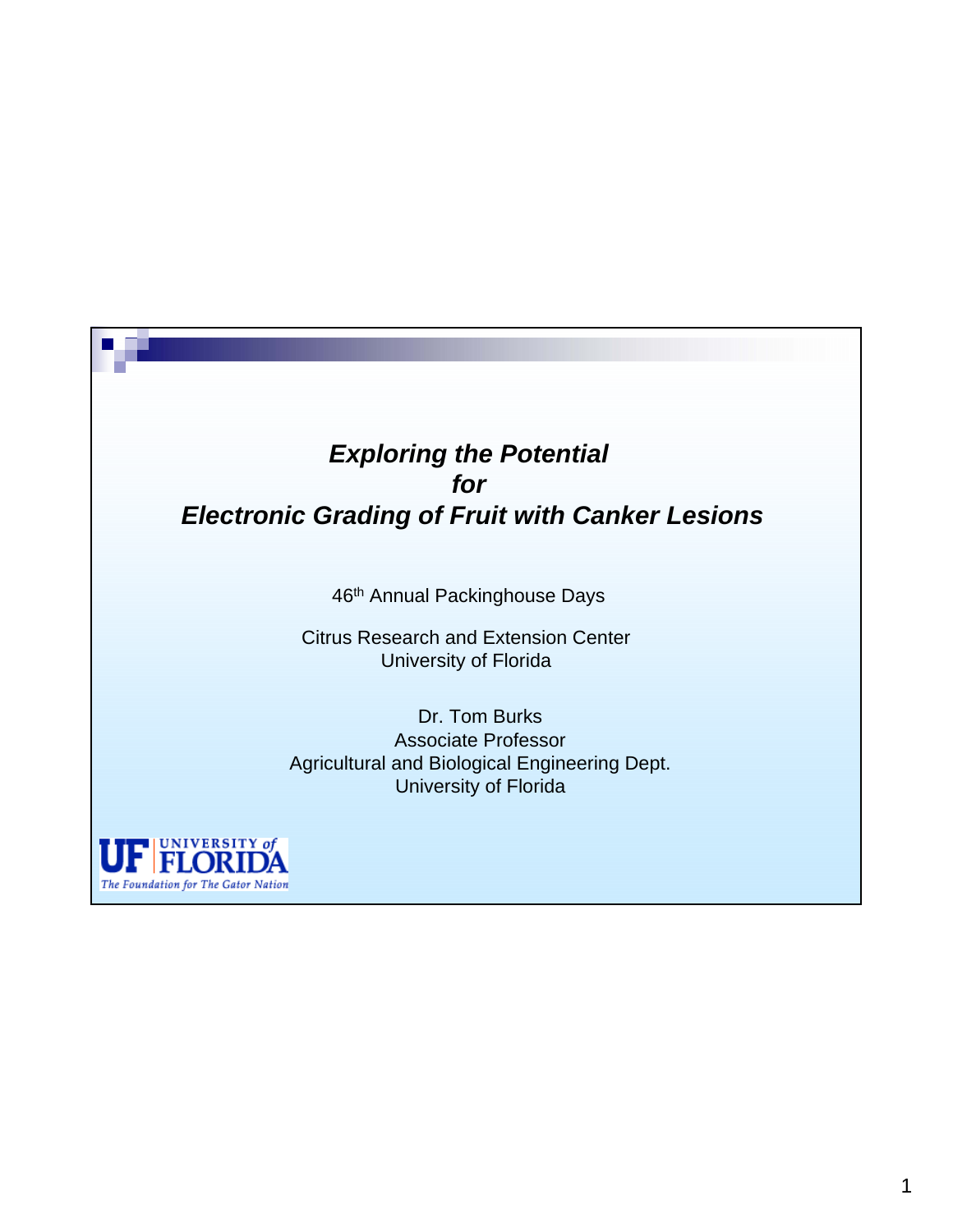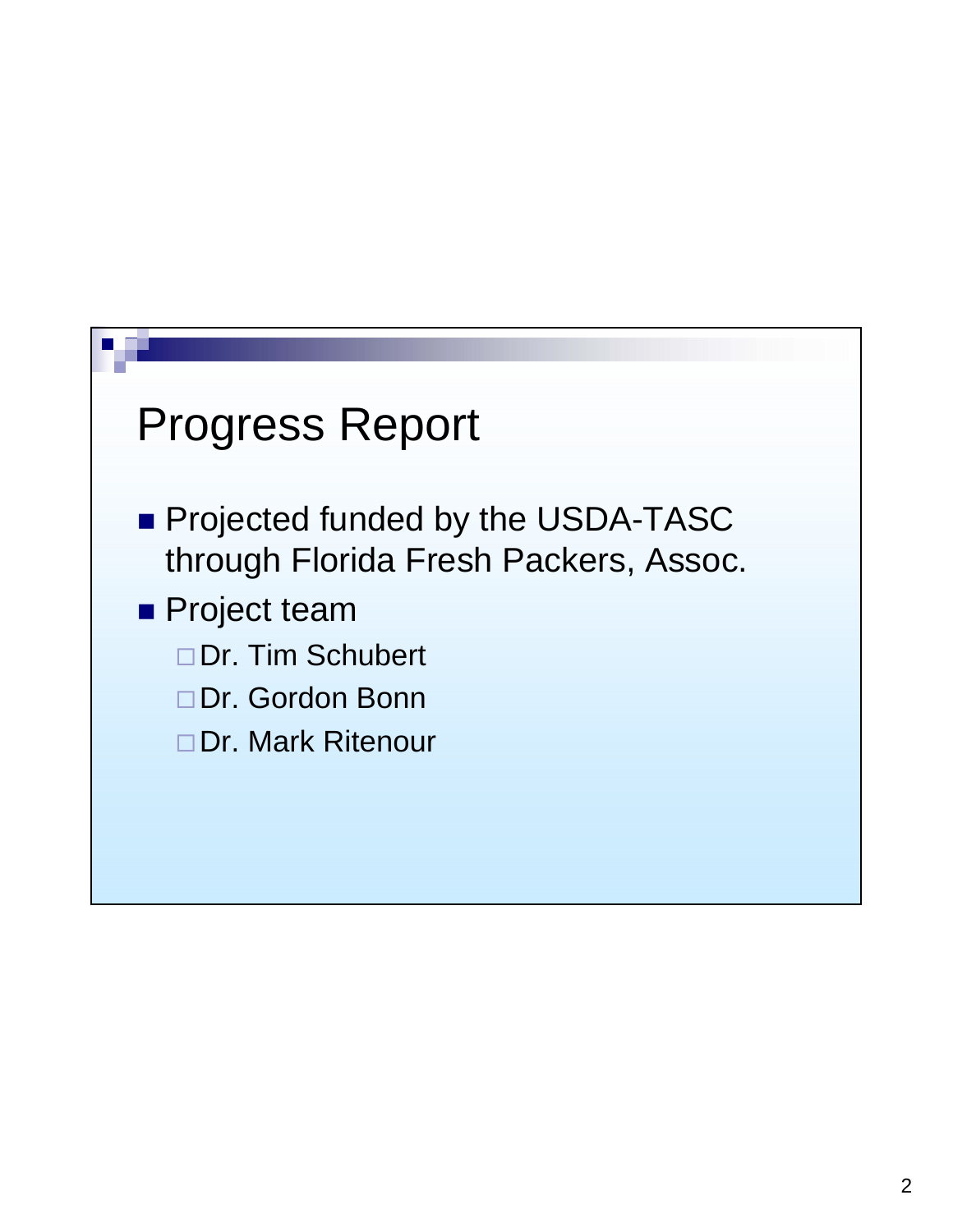# **Research Objective**

- **Investigate various sensing techniques** for detecting citrus canker and differentiating it from other common confounding diseases.
- **Develop On-line detection technologies** that can be commercialized for eliminating cankerous fruit from the packing line.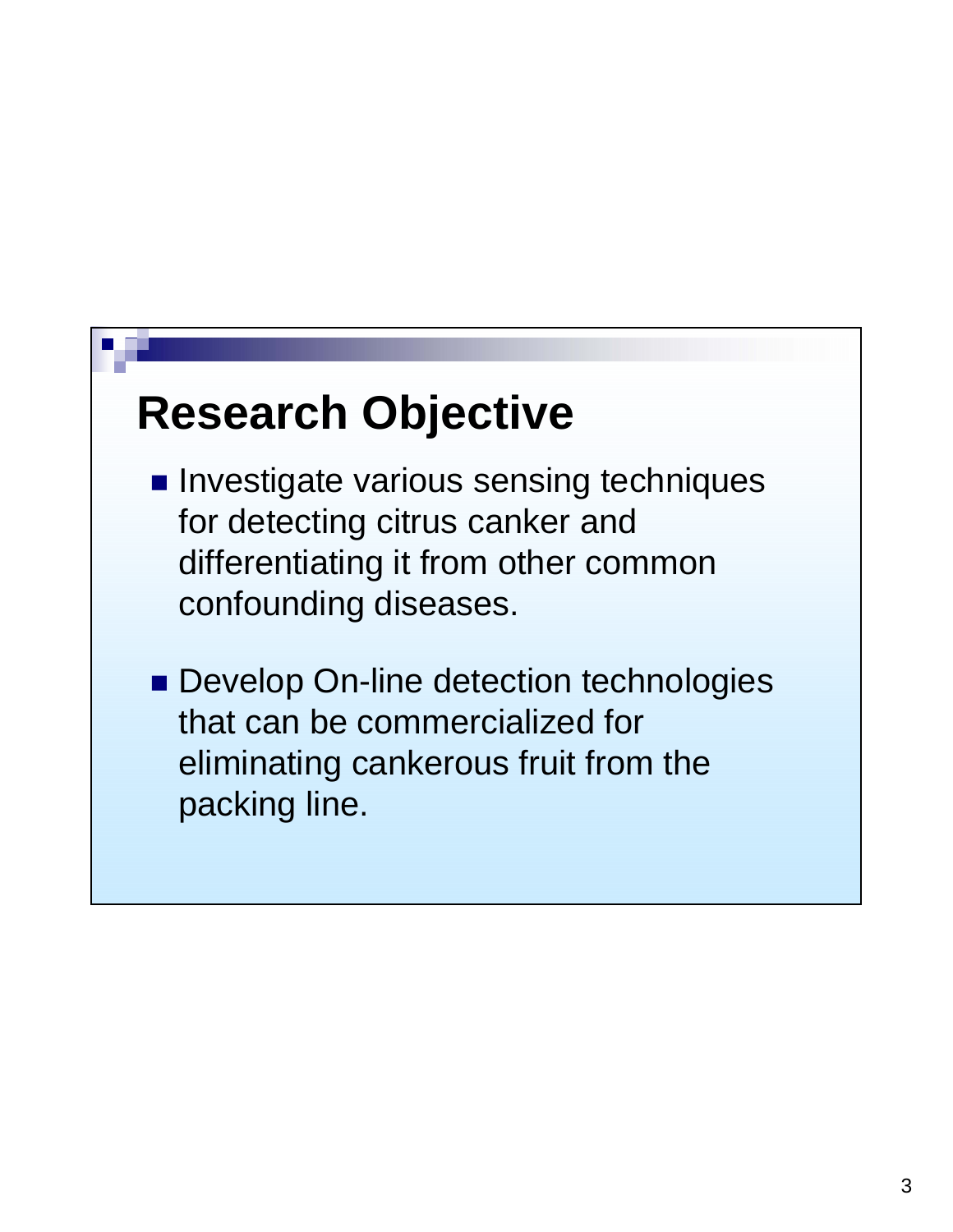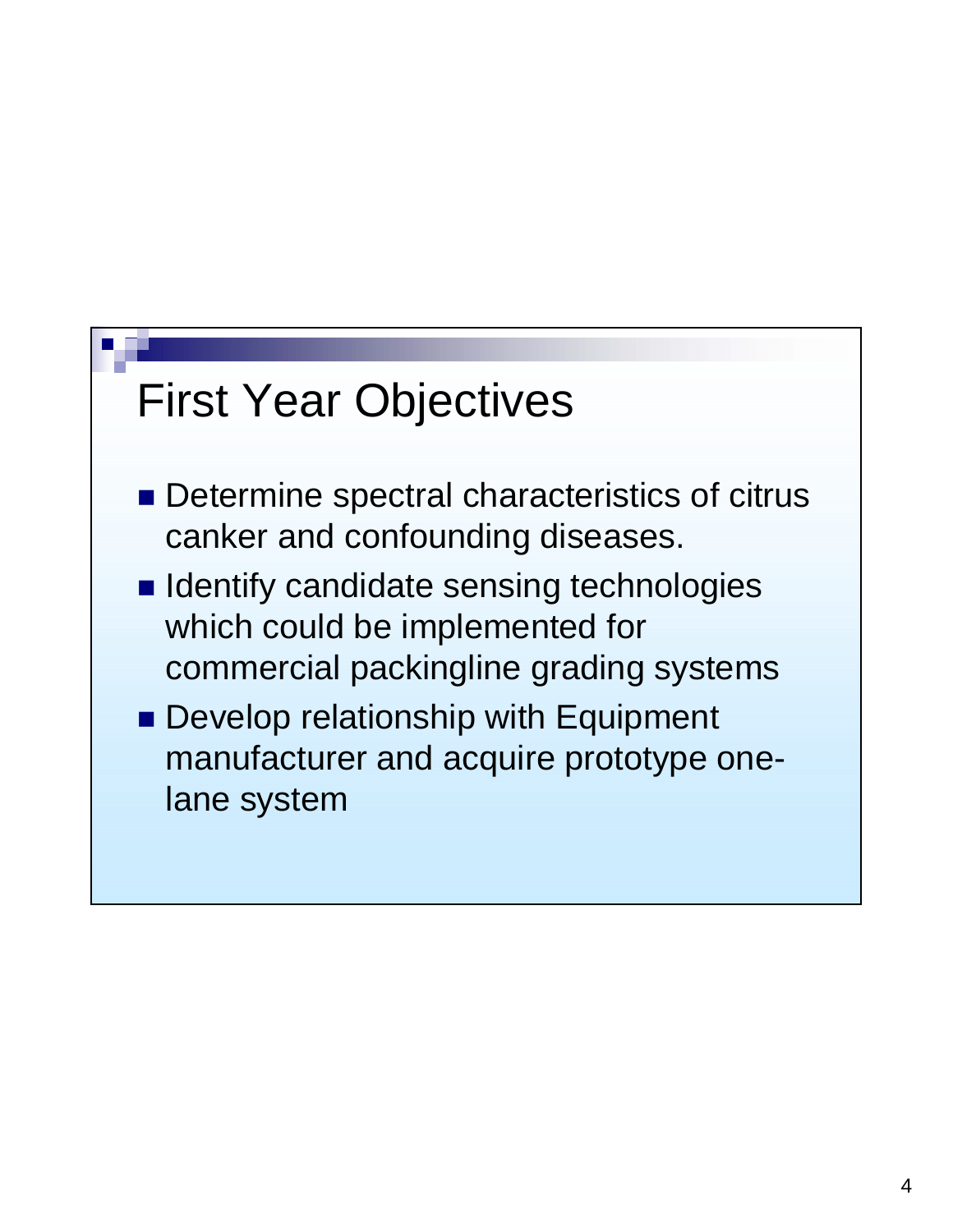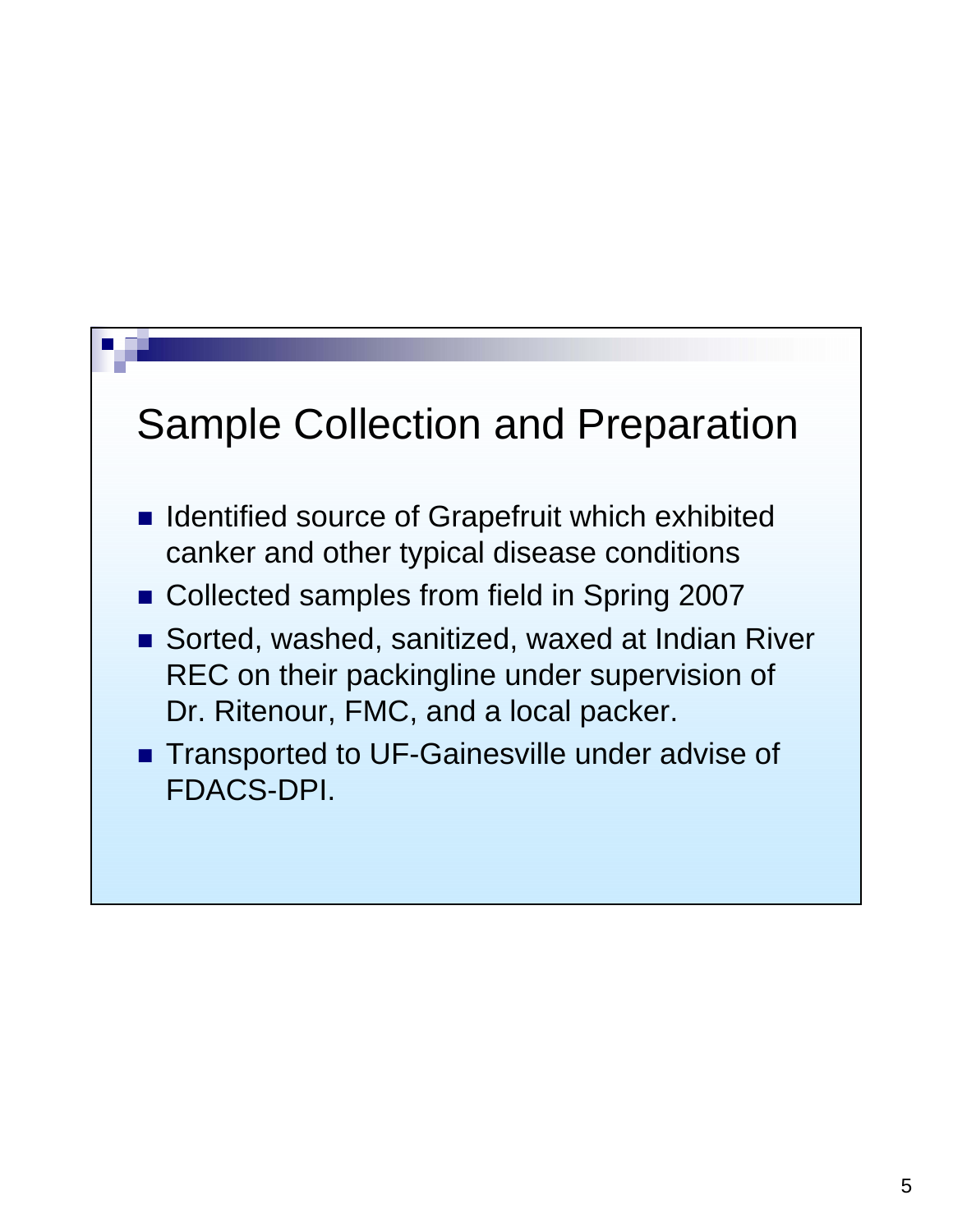## **Citrus Samples & Skin Conditions**

### **Grapefruits (Ruby Red), 2006/07 Harvest Season**

| <b>Market Fruit</b>                | <b>Field Fruit with Canker</b>     | <b>Field Fruit with Other</b><br><b>Diseases</b>                                                                           |
|------------------------------------|------------------------------------|----------------------------------------------------------------------------------------------------------------------------|
| Unwashed                           | Unwashed                           | Copper Burn<br><b>Greasy Spot</b><br><b>Wind Scar</b><br><b>Cake Melanose</b><br><b>Specular Melanose</b><br>Insect damage |
| Washed + Chlorine                  | Washed + Chlorine                  |                                                                                                                            |
| Washed + Chlorine +<br><b>SOPP</b> | Washed + Chlorine +<br><b>SOPP</b> |                                                                                                                            |
| Washed + Chlorine +<br>SOPP + Wax  | Washed + Chlorine +<br>SOPP + Wax  |                                                                                                                            |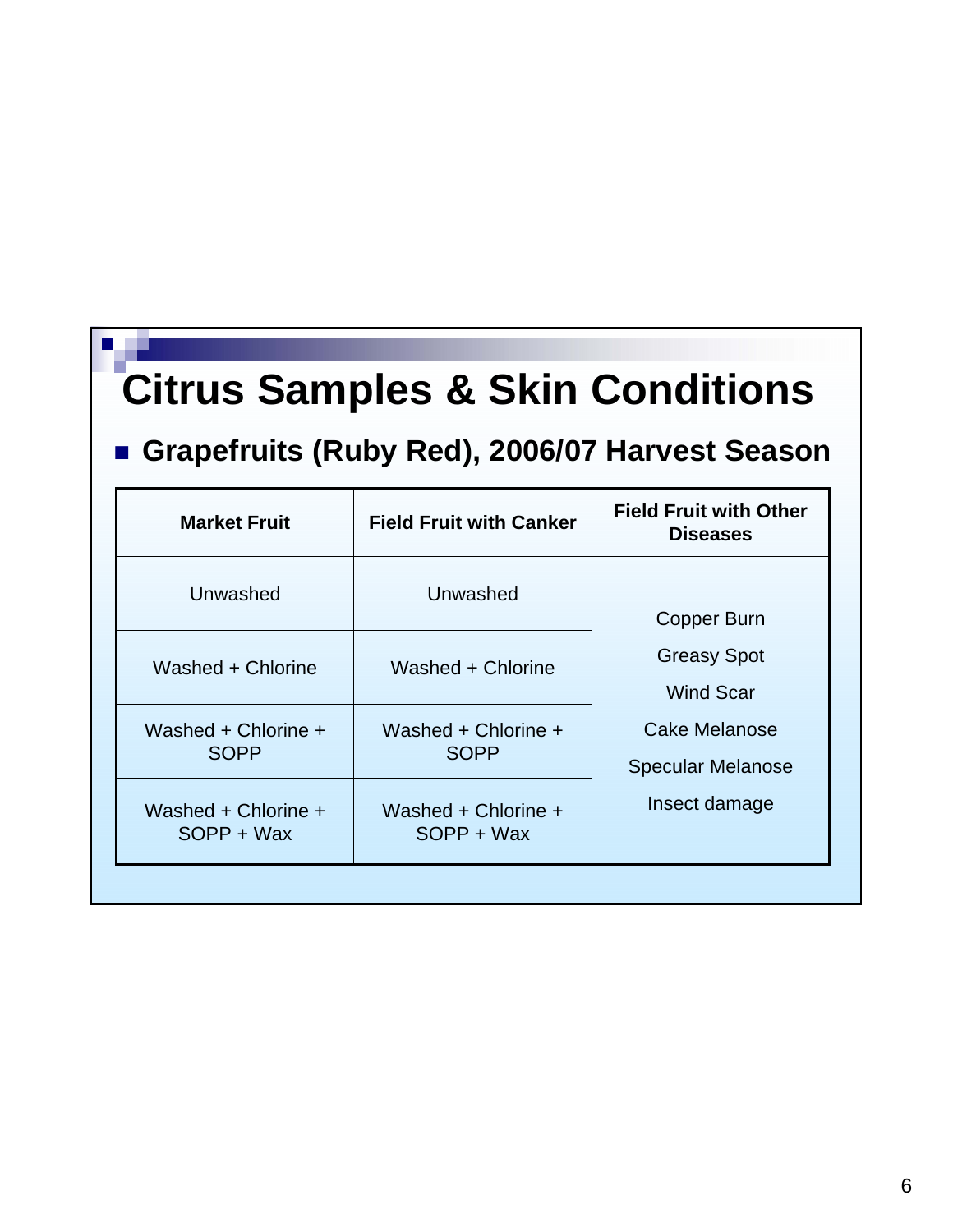## **Citrus Data Collection**

### **Four different vision-based systems:**

- Reflectance spectra using spectrophotometer \*\*\*
- Color images using RGB color camera
- Visible & near-infrared multispectral images
- Hyperspectral reflectance & fluorescence images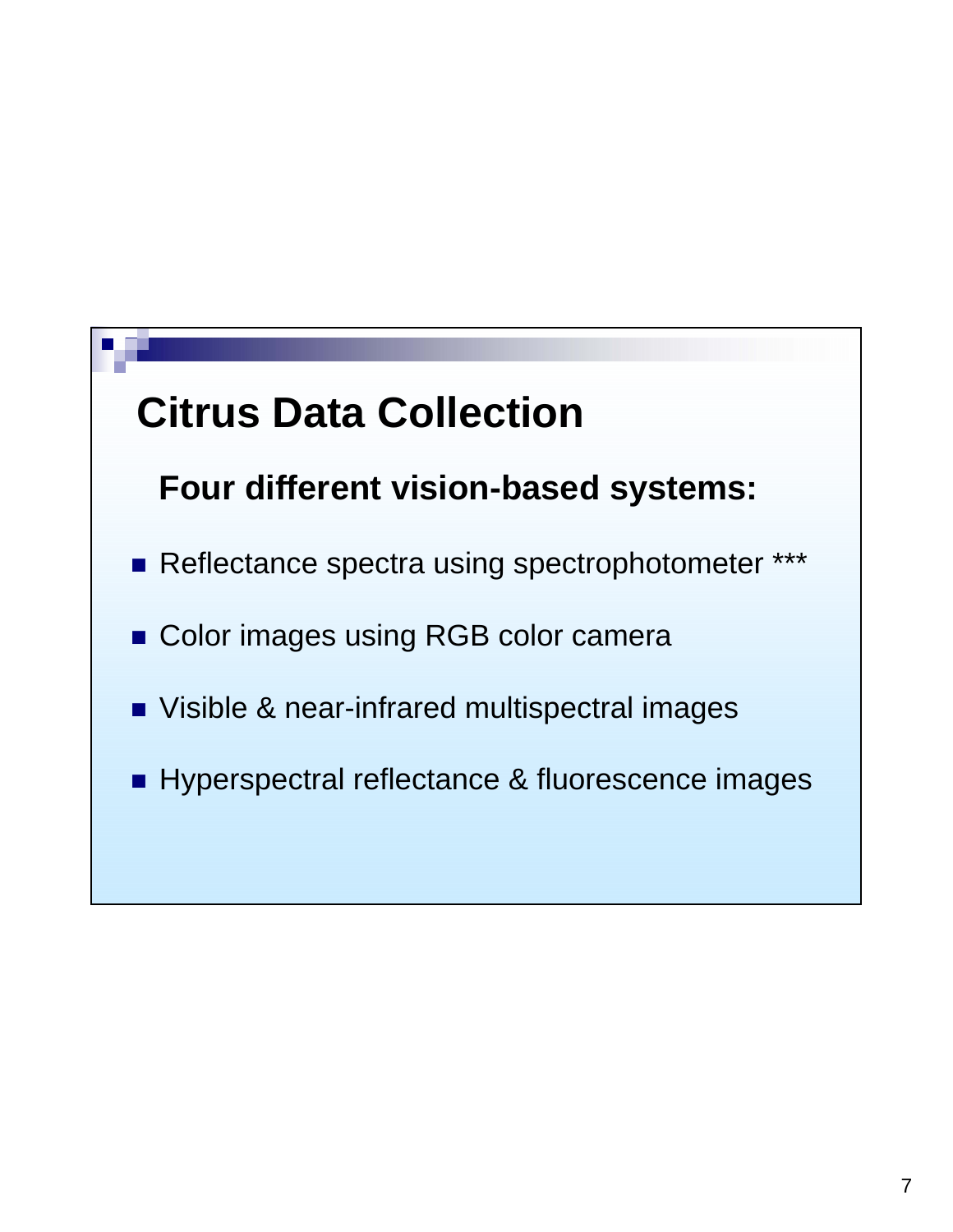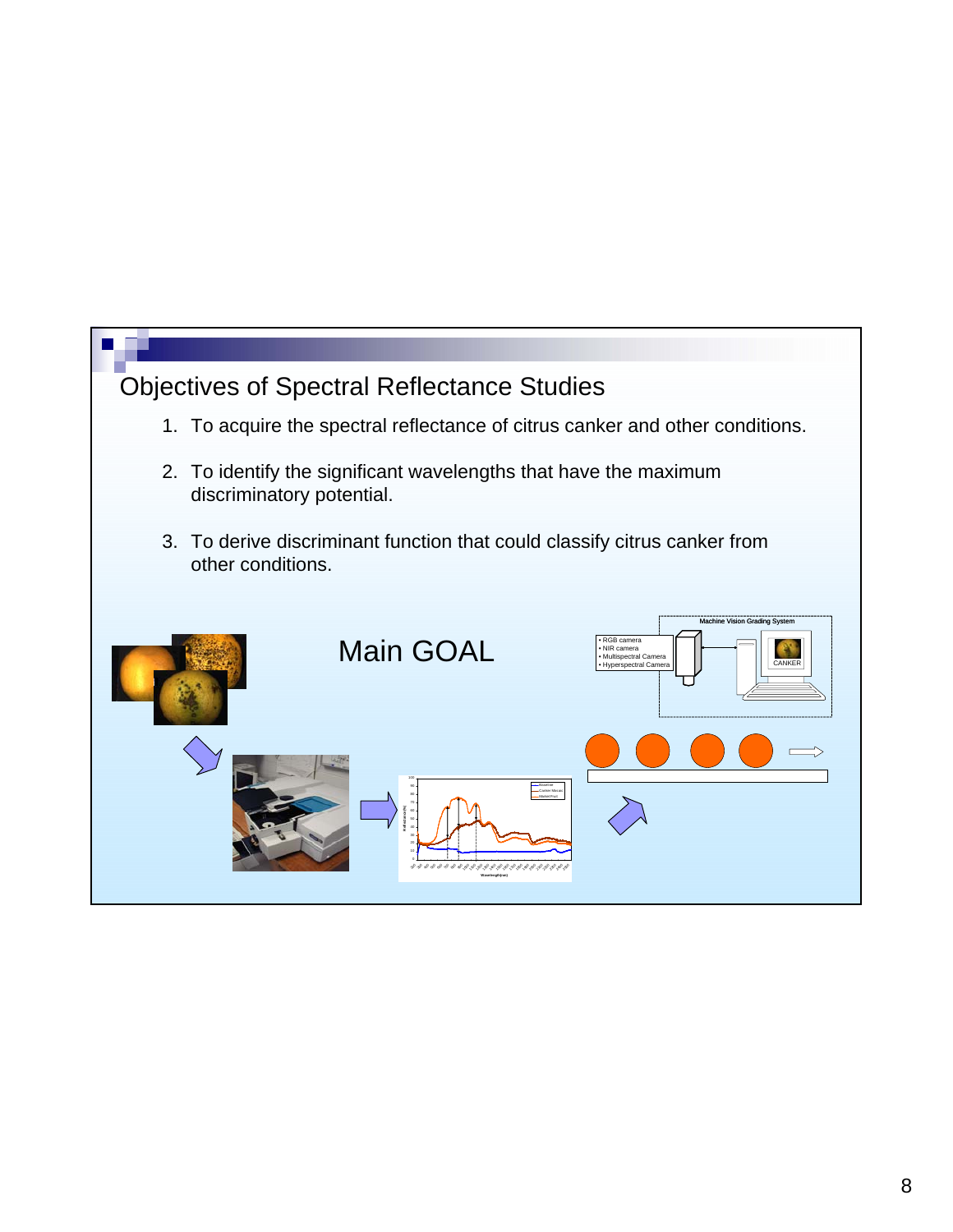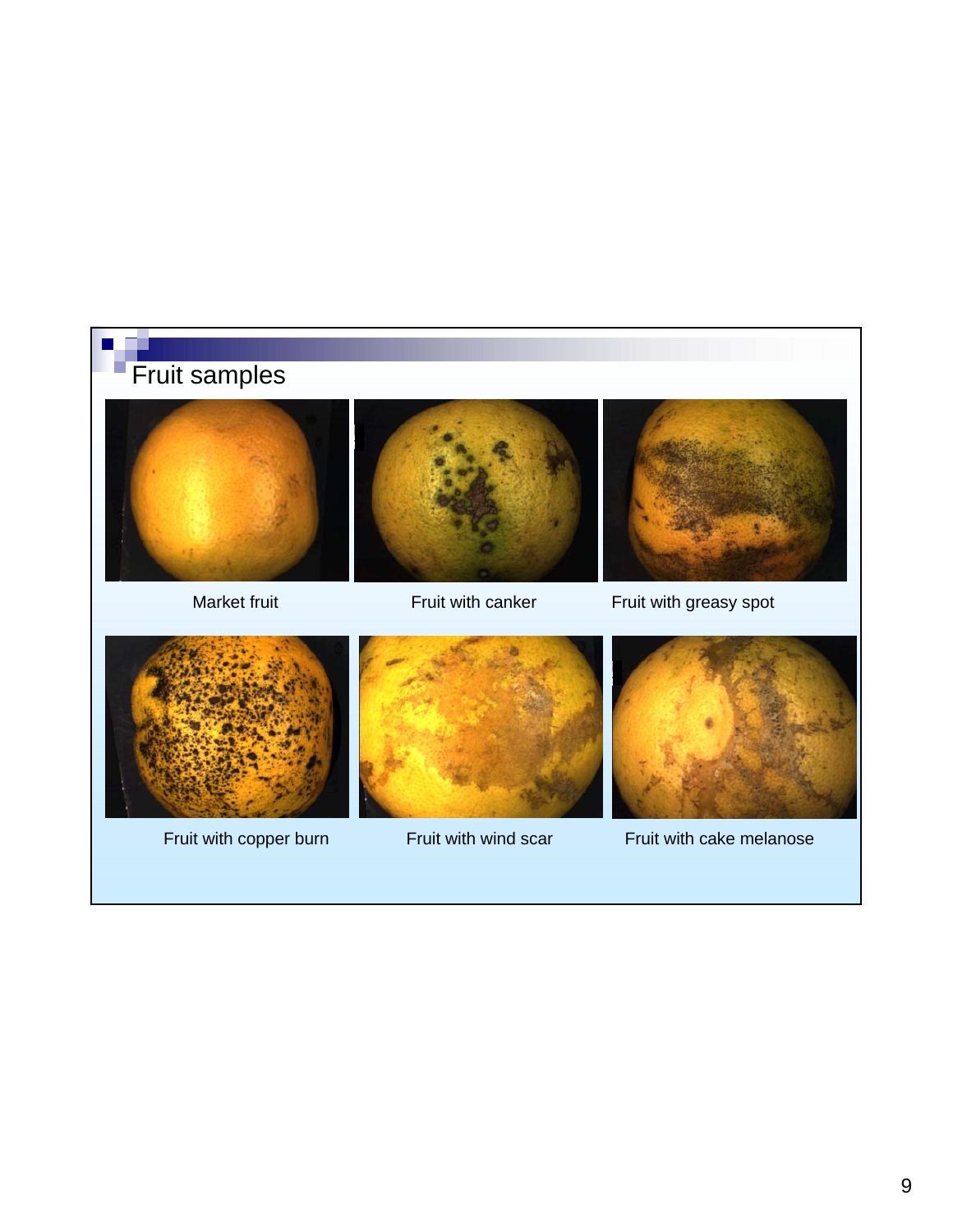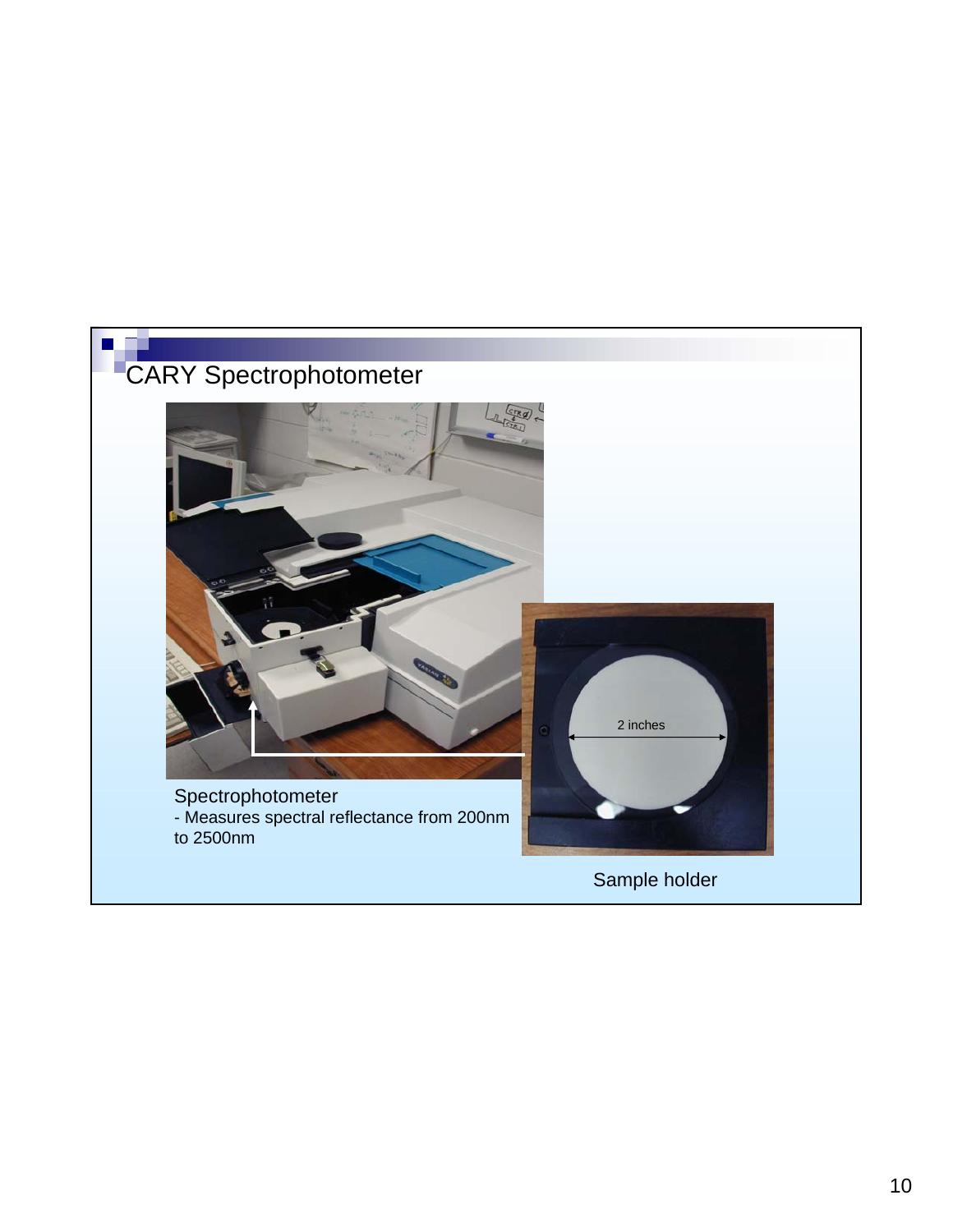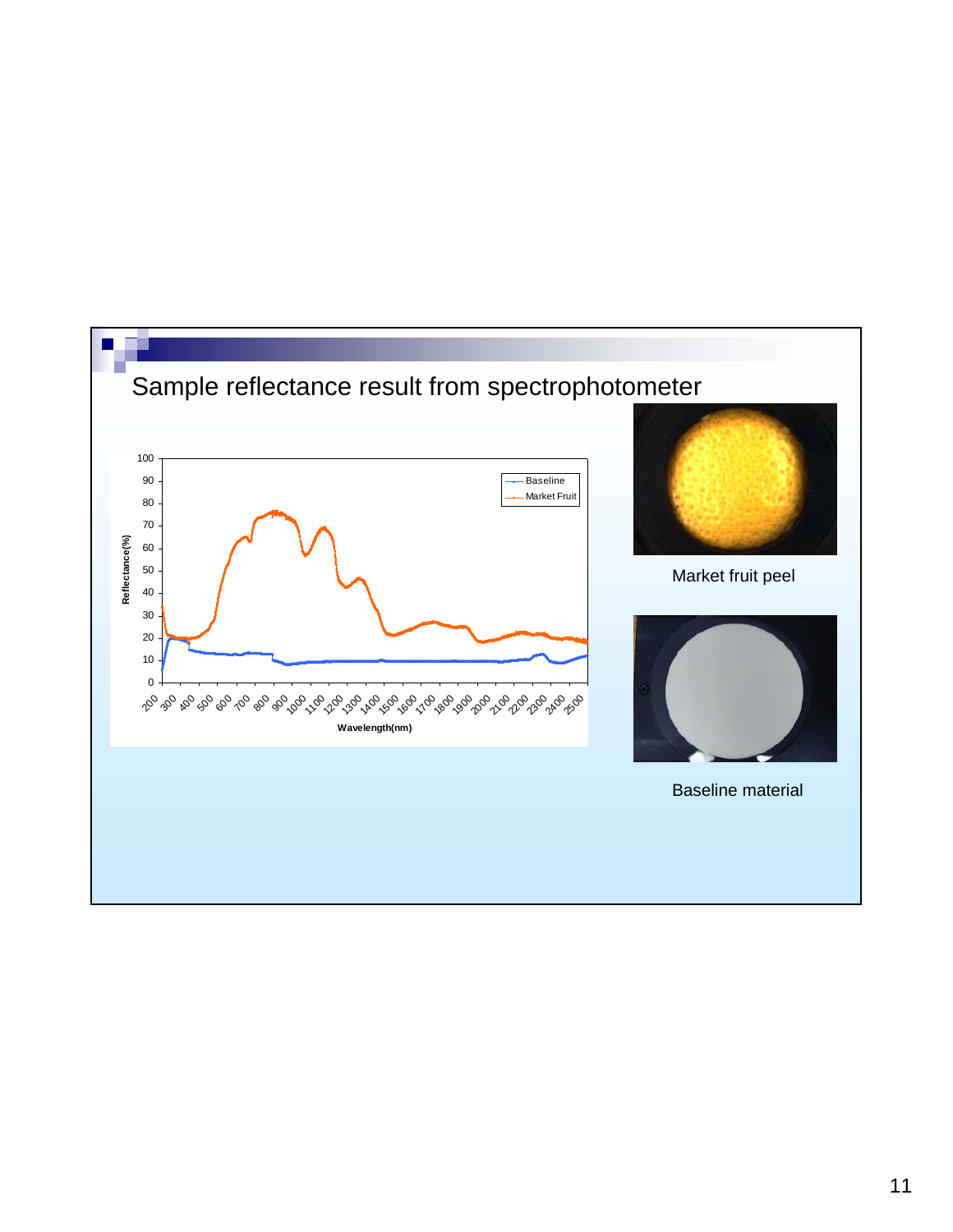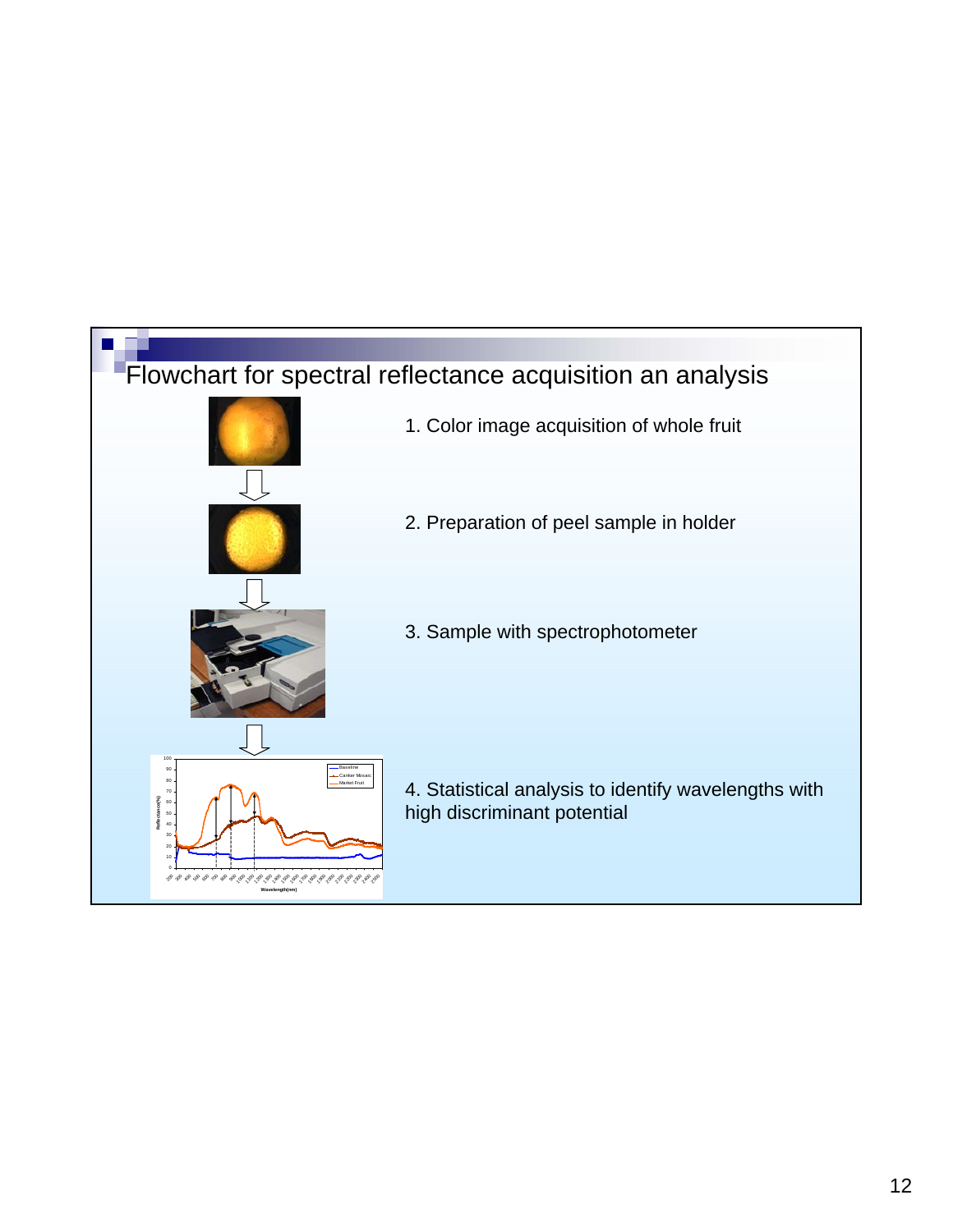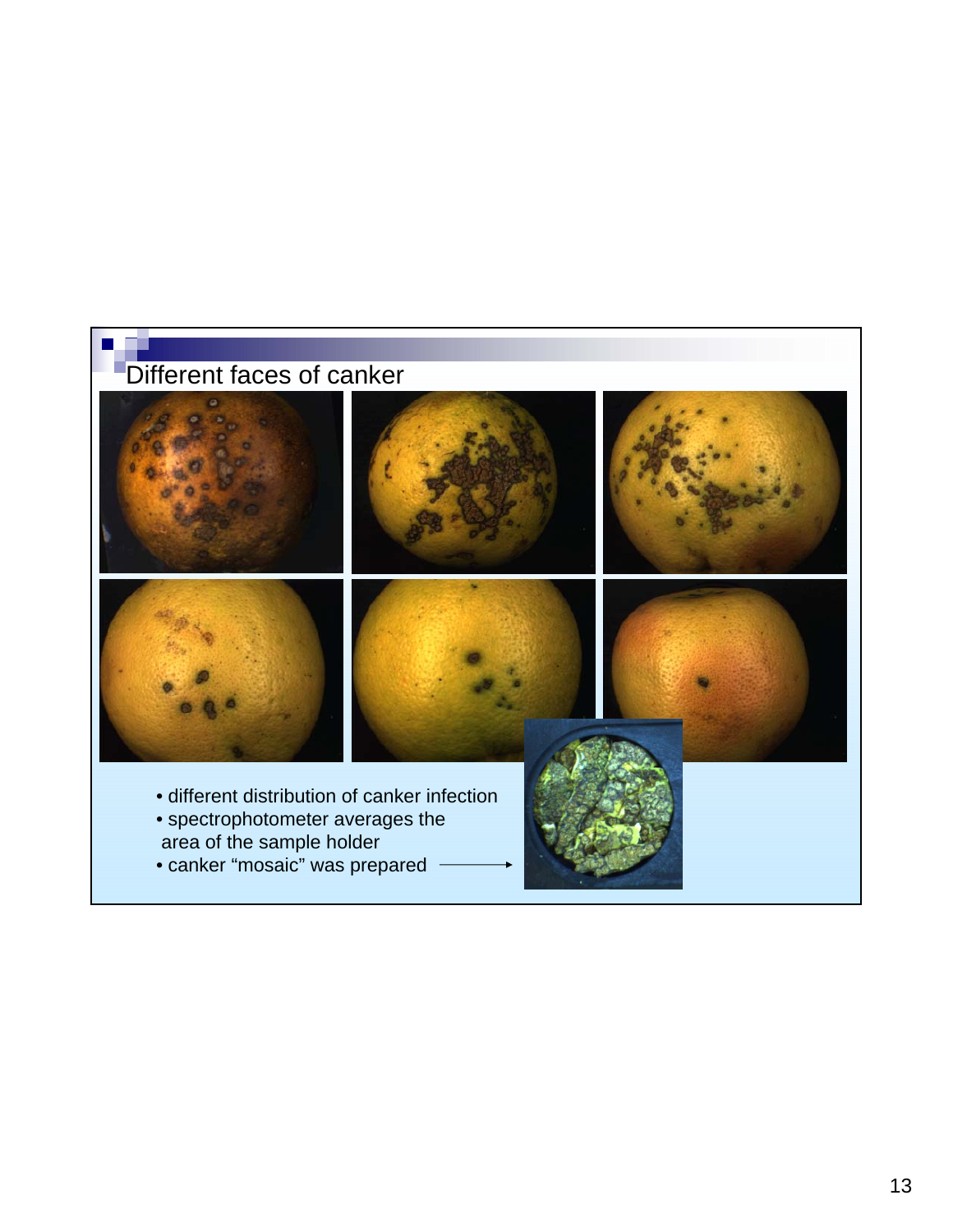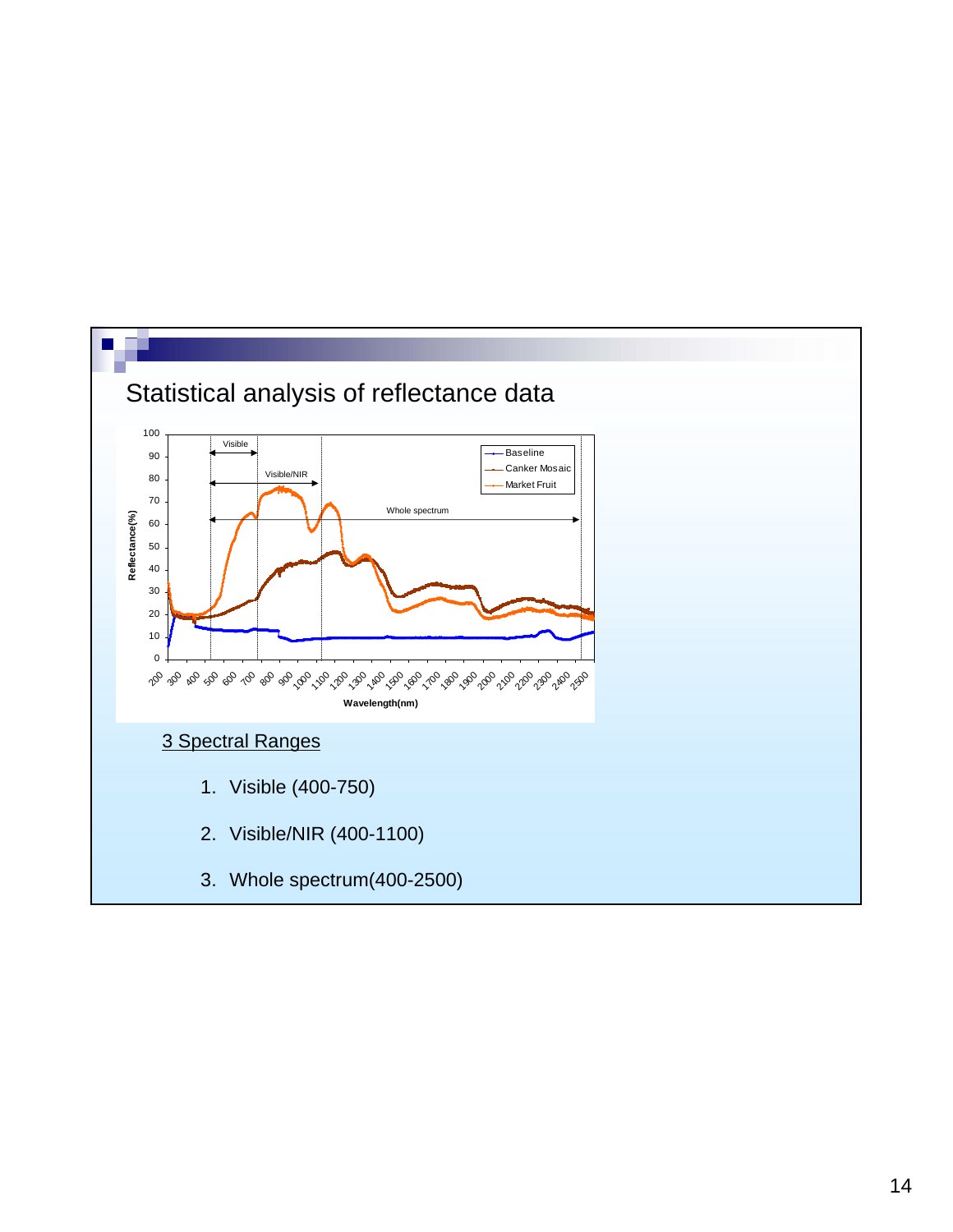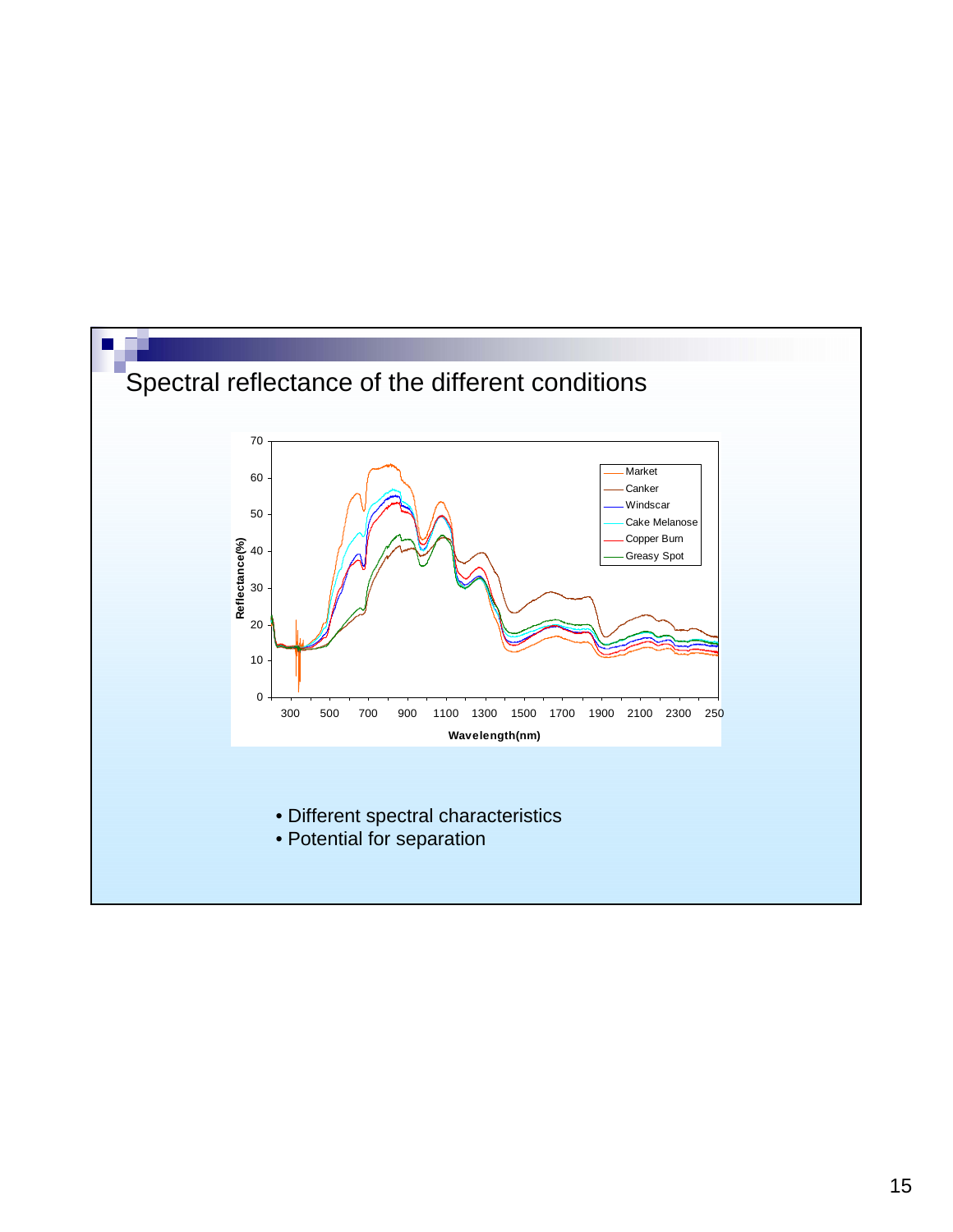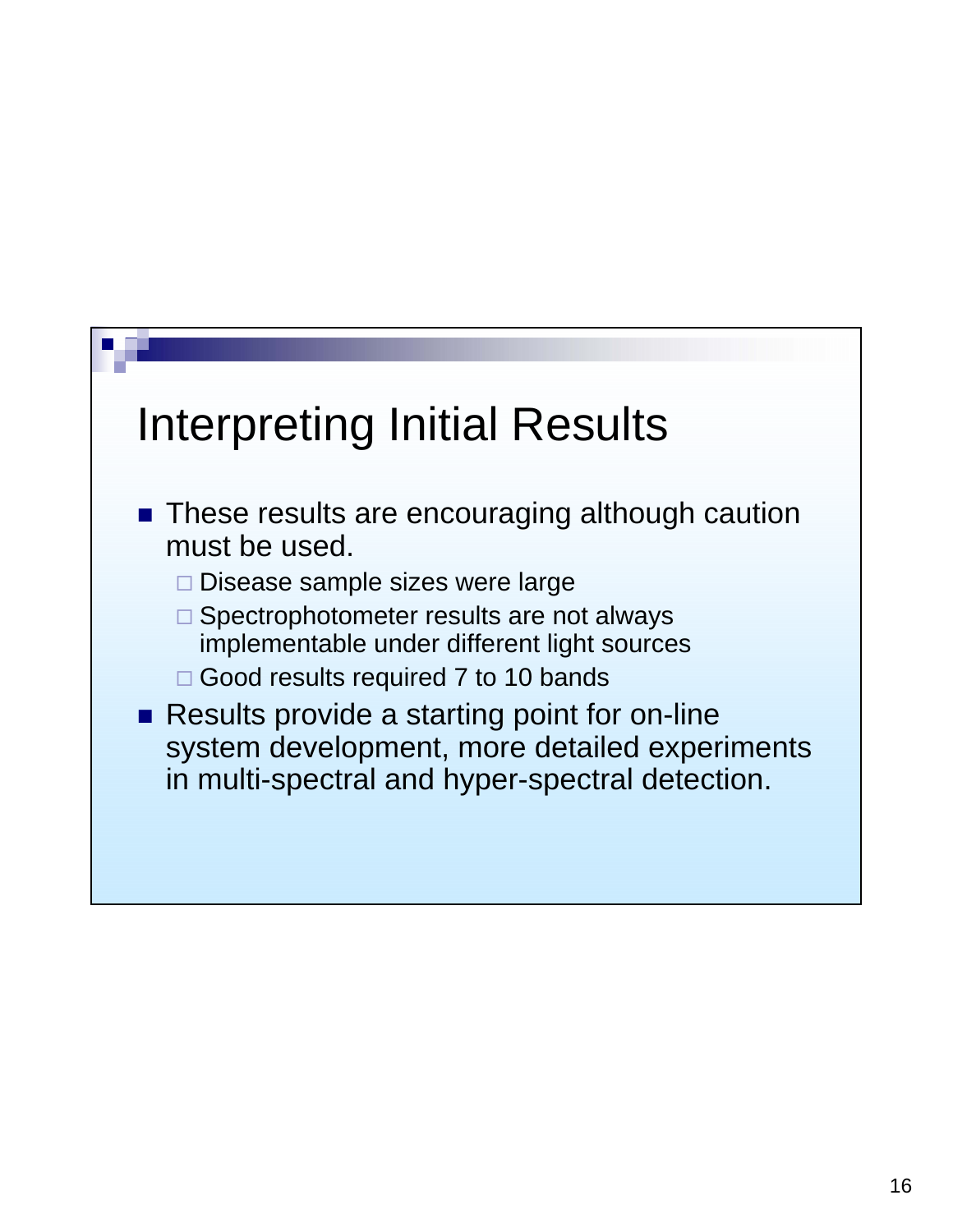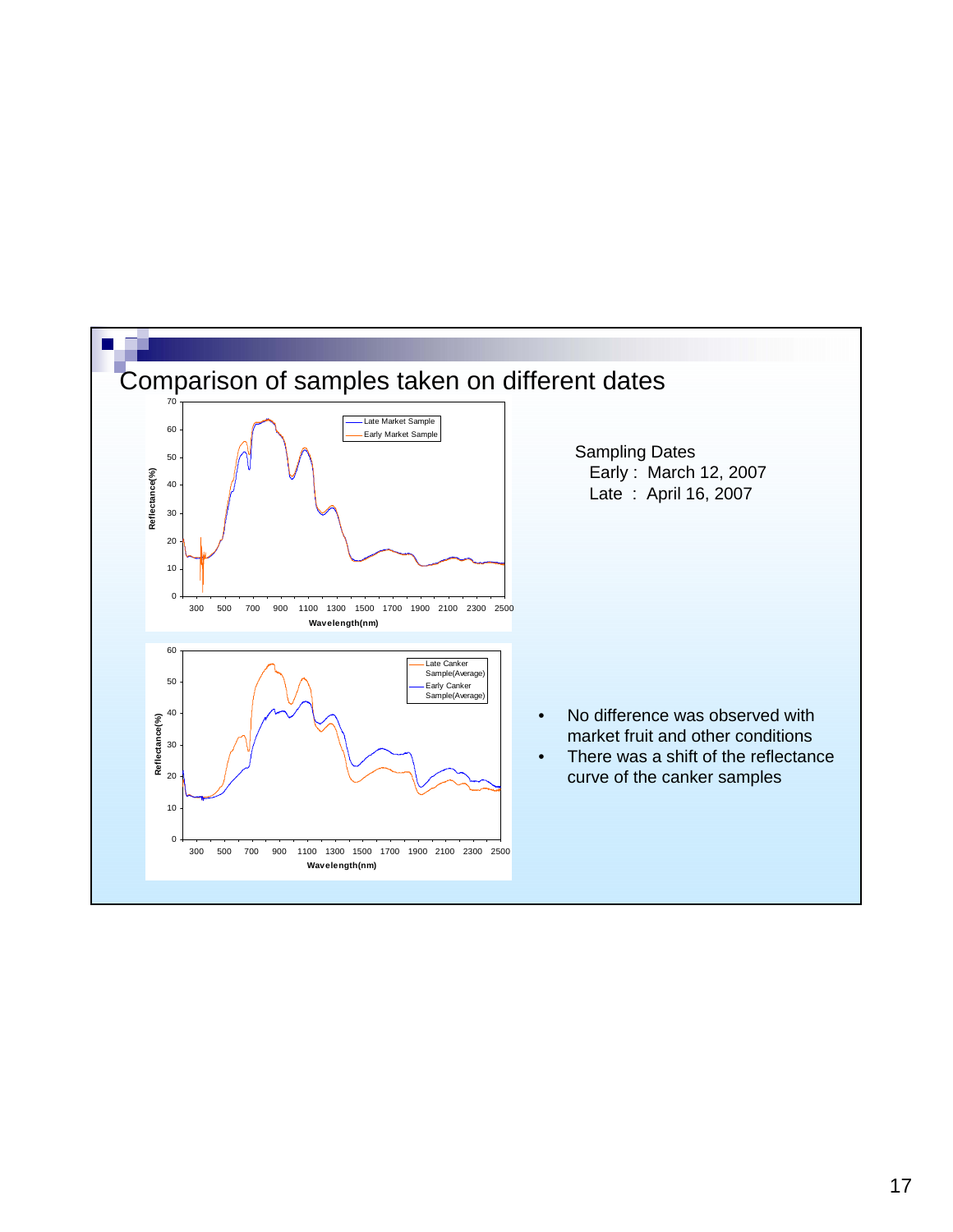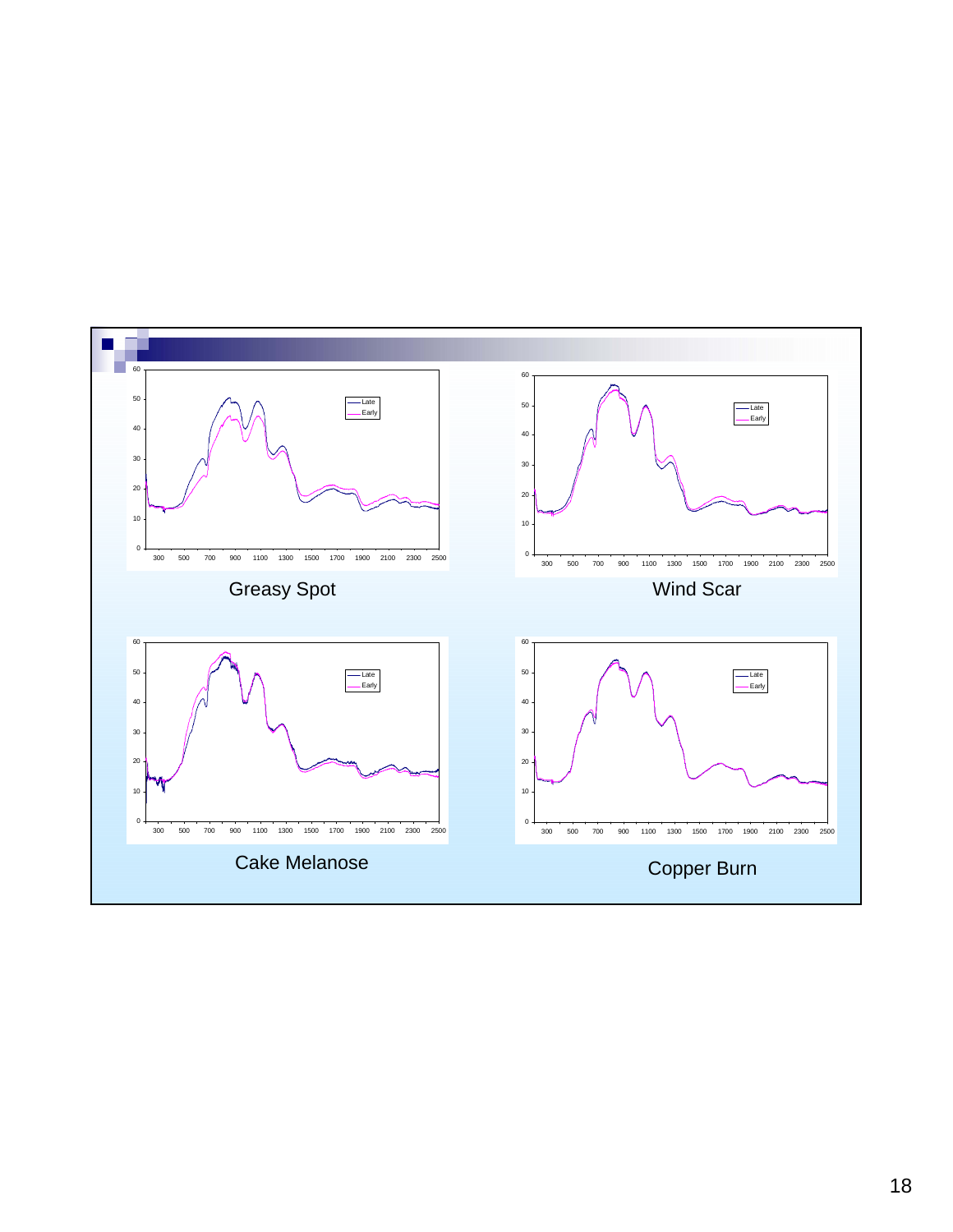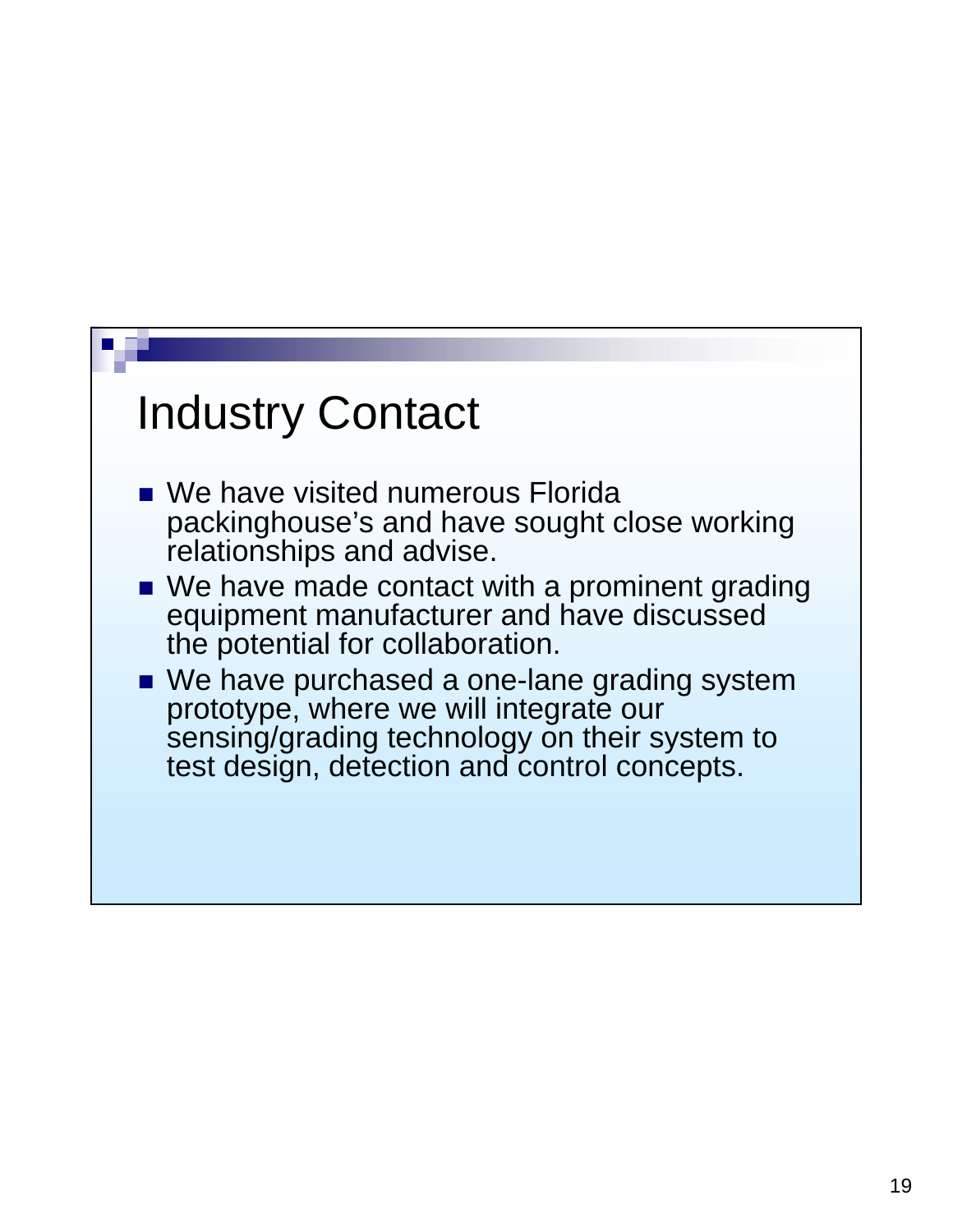